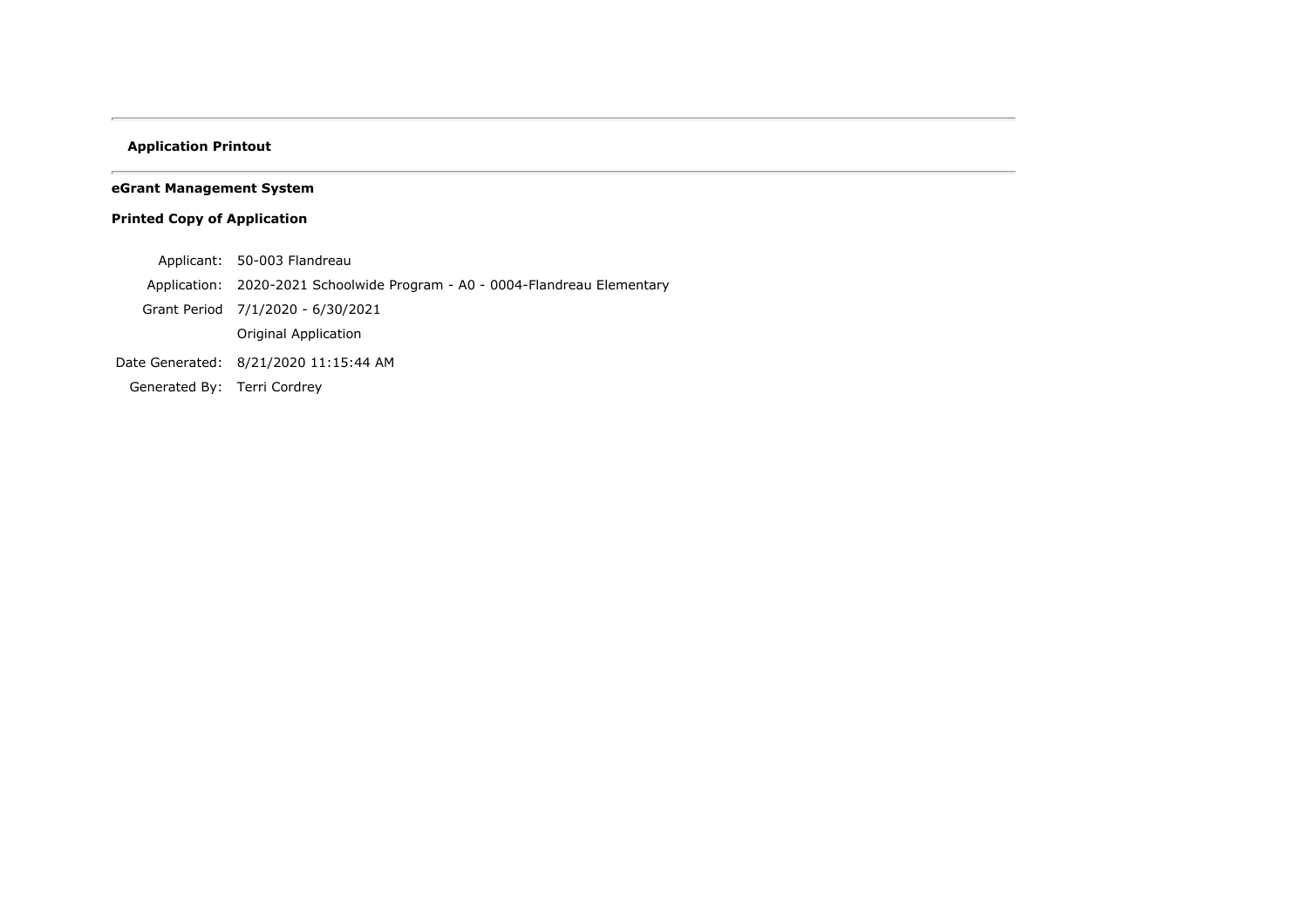#### **Contact Information**

It is the responsibility of the Building Principal to sign off and submit this school planning section. Please enter the Principals name and phone number in the space below prior to submitting the school section.

#### **Section Contact:**

| <b>Building Principal</b> |                                    |             |        |                |  |
|---------------------------|------------------------------------|-------------|--------|----------------|--|
| Last Name*                | <b>Kelm</b>                        | First Name* | Justin | Middle Initial |  |
| Phone*                    | 605<br> 997 <br> 3263<br>Extension |             |        |                |  |
| * Denotes required field  |                                    |             |        |                |  |

**NOTE: All schools currently operating a Schoolwide Title program MUST complete a Comprehensive Needs Assessment (CNA) prior to the start of the 2021-2022 school year. This CNA MUST address the components of the South Dakota Department of Education Comprehensive Needs Assessments process. Contact your state Title representative for more information.**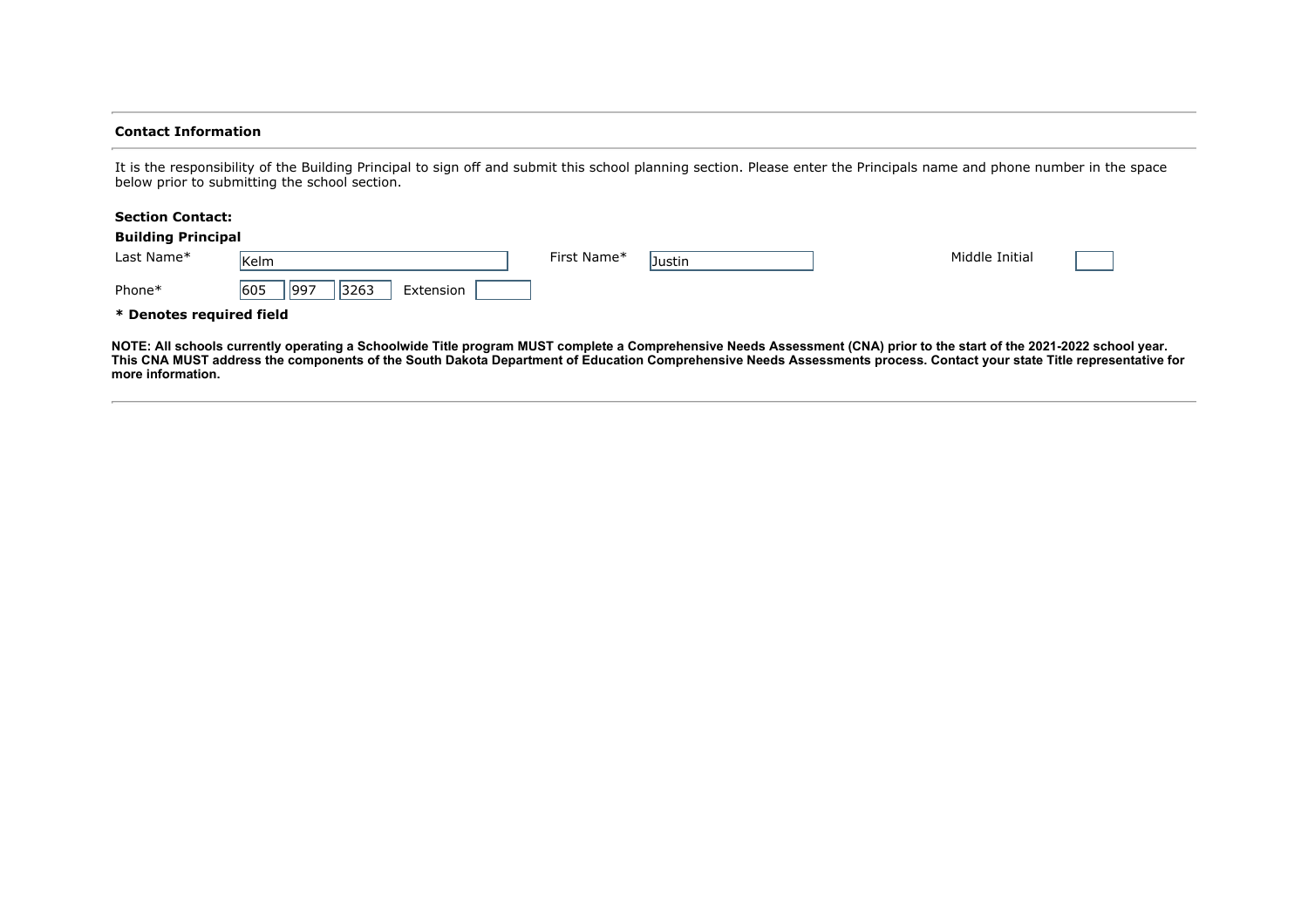#### **Schoolwide Assurances and Narrative**

#### **Assurances:**

- $\nabla$  Secondary Education Act (ESEA) ESSA of 1964, reauthorized as the Every Student Succeeds Act (ESSA) in 2015, and that he or she has read, By checking this box, the applicant hereby certifies that he or she assures that the Schoolwide Plan is implemented according to the Elementary and understood and will comply with the following items:
- 1. The Schoolwide plan has been completed and uploaded.
- 2. The schoolwide plan is regularly monitored and revised as necessary based on student needs with the involvement of parents, community, and staff, and to the extent feasible, tribes and tribal organizations present in the community. [Section 1114 (b)(2) & (3)]
- 3. The plan is available to the local educational agency, parents, and the public, and the information contained in such plan shall be in an understandable and uniform format and, to the extent practicable, provided in a language that the parents can understand. [Section 1114 (b)(4)]

The plan was developed in coordination and integration with other Federal, State, and local services, resources, and programs, such as programs

4. Supported under this Act, violence prevention programs, muthom programs, housing programs, read Start programs, addit education programs, career<br>and technical education programs, and schools implementing comprehensive s supported under this Act, violence prevention programs, nutrition programs, housing programs, Head Start programs, adult education programs, career activities under section  $1111(d)$ . [Section 1114 (b)(5)]

The plan is based on a comprehensive needs assessment of the entire school that takes into account information on the academic achievement of

- 5. children in relation to the challenging State academic standards, particularly the needs of those children who are failing, or are at-risk of failing, to meet the challenging State academic standards and any other factors as determined by the local educational agency. [Section 1114 (b)(6)]
- 6. The school assures that all paraprofessionals are state qualified and work under the supervision of qualified teachers to support instruction.

If there are paraprofessionals in the school, describe how they are utilized. This includes SPED paraprofessionals. If there are no paraprofessionals working in the school, please indicate that in the narrative box.

(482 of 1000 maximum characters used)

The paraprofessionals use lesson plans created by the Reading and Math Specialists and classroom teachers. They supplement the core education program by observing the lesson taught by the teacher and then working either individually or with small groups of students in the classroom. Occasionally students are pulled out on an as needed basis. They communicate and collaborate with the teachers to ensure they are providing the types of services needed for each individual child.

- 7. The school assures all costs are:
	- \* **Reasonable:** consistent with prudent business practice and comparable current market value
	- \* **Necessary:** required to carry out the intent and purpose of the Title I, Part A program; and
	- \* **Allocable:** chargeable or assignable in accordance with relative benefits received.

Click the following links to download a 2020-2021 SW Plan Template or the 2020-2021 SW Plan Instructions

Were any changes made to the Schoolwide Plan?  $\bullet$  Yes  $\circ$  No

Please list the question(s) where responses were changed or updated in the box below. (129 of 2000 maximum characters used)

Component 1: SD DOE Comprehensive Needs Assessment was added.Component 2: Goals and data were updated to reflect current trends.

## **Upload the Schoolwide Plan**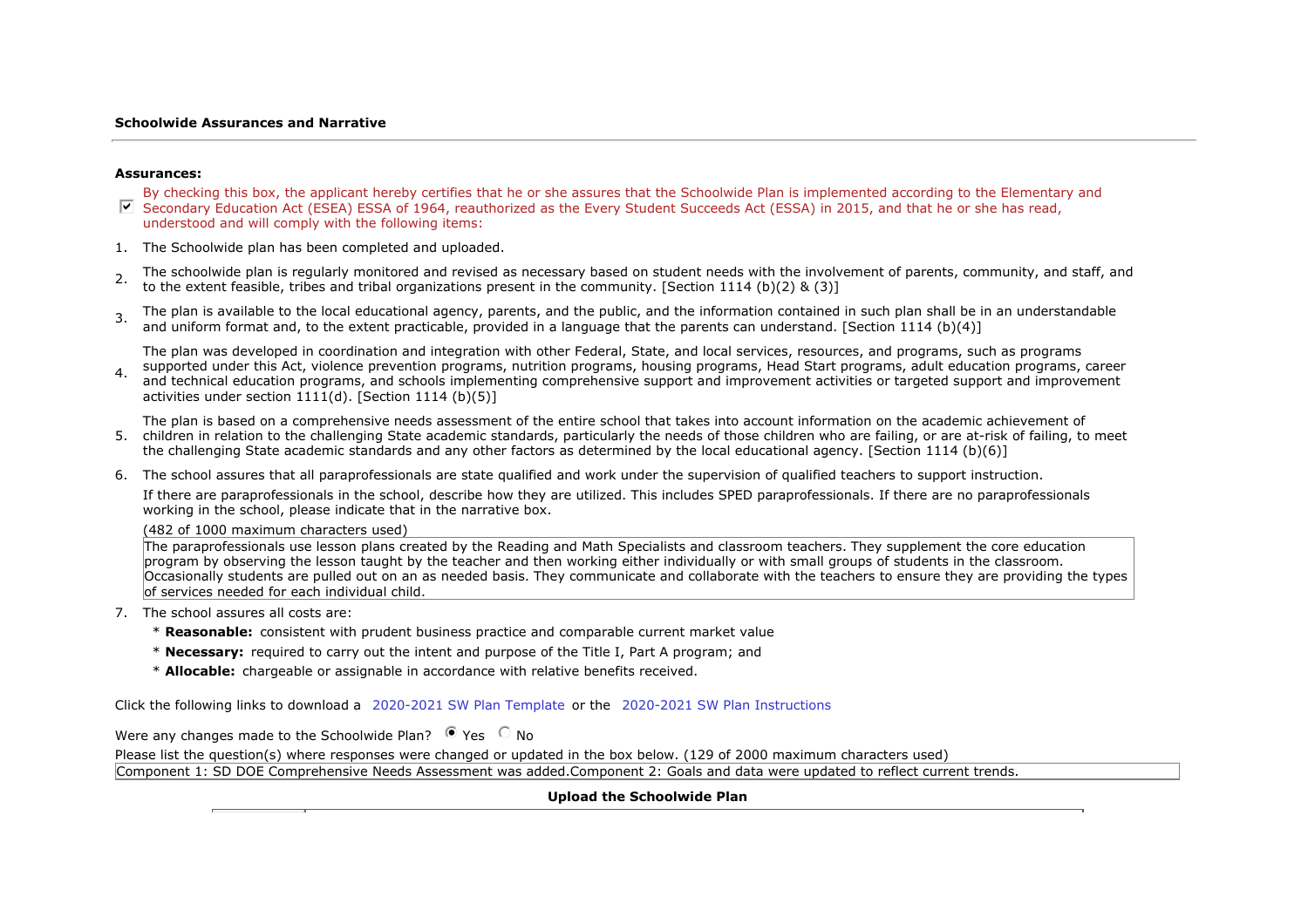Choose File no file selected

[20-21 Flandreau Elem SW Plan DOE-20200623090028-57.docx](https://sddoe.mtwgms.org/SDDOEGMSWeb/UploadFiles/2021/765/SchoolwidePgm/A0//PlanAndAssure/20-21%20Flandreau%20Elem%20SW%20Plan%20DOE-20200623090028-57.docx)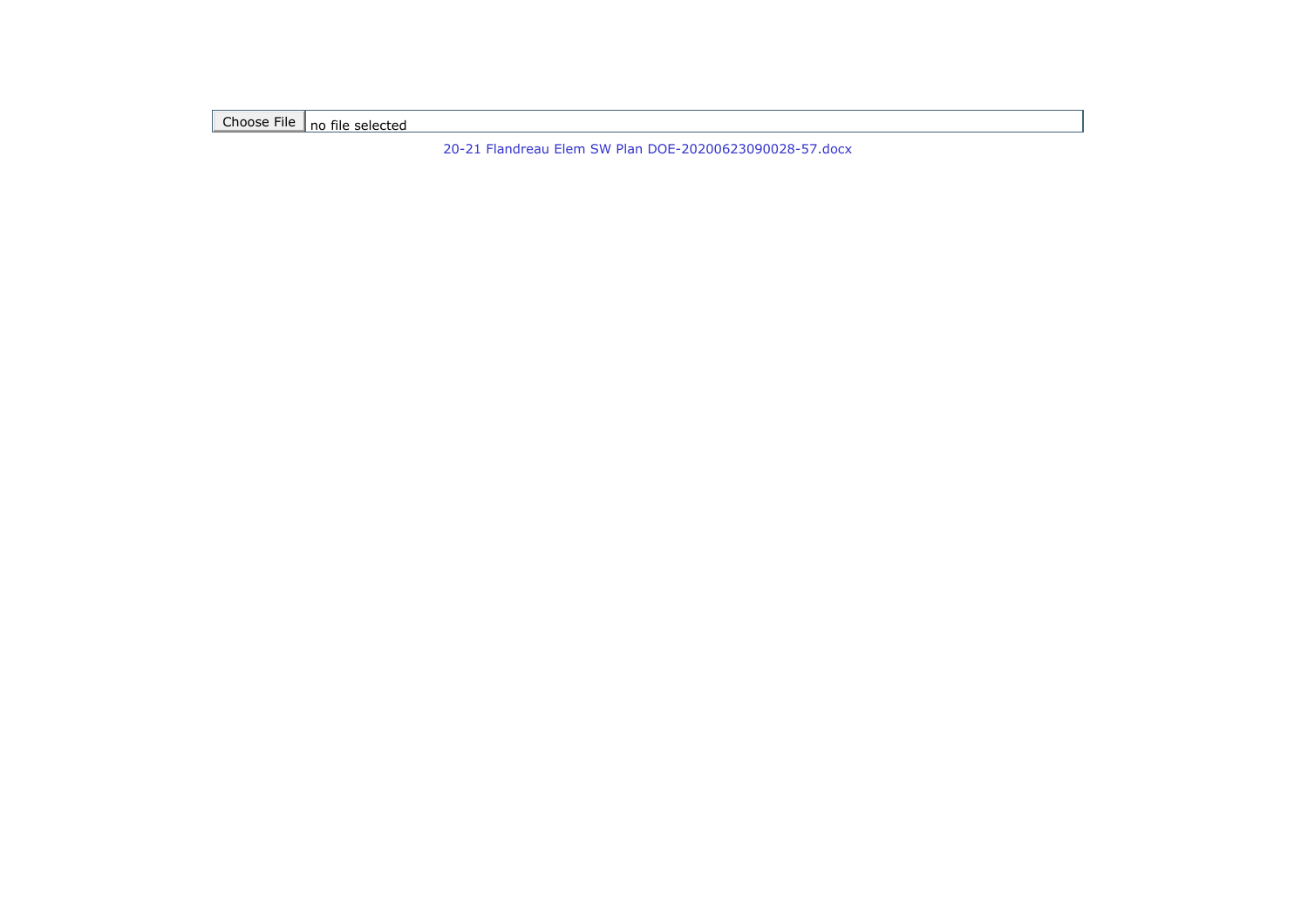#### **Parent and Family Engagement**

### $\overline{V}$  The school assures:

It will provide activities/strategies to increase parent and family engagement.

A school level Parent and Family Engagement Policy is annually reviewed and revised with parent input.

The school level Parent and Family Engagement Policy is distributed to parents.

The Parent/School Compact is distributed.

An annual meeting is held to inform parents of their school's participation in Title I, requirements of the program, and how to become involved in the program.

Briefly describe what family and community engagement looks like in the school.

(465 of 2000 maximum characters used)

An annual parent involvement meeting is held. A Family Reading Night and a Family Math Night are conducted each school year. These events allow parents to participate in reading and math activities with their child at the school during the evening. Parent volunteers are encouraged and utilized in the elementary classrooms. A weekly newsletter is sent home with students updating them on school events and ways for them to assist their child in their learning.

What Professional Development does the school provide to build the capacity of staff to build family partnerships?

(318 of 2000 maximum characters used)

The value of involving parents, as well as ideas of activities and strategies that can build parent involvement, is discussed at staff meetings and inservices. We focus on making sure that teachers have the tools necessary to facilitate effective parent teacher conferences and work on effective communication skills.